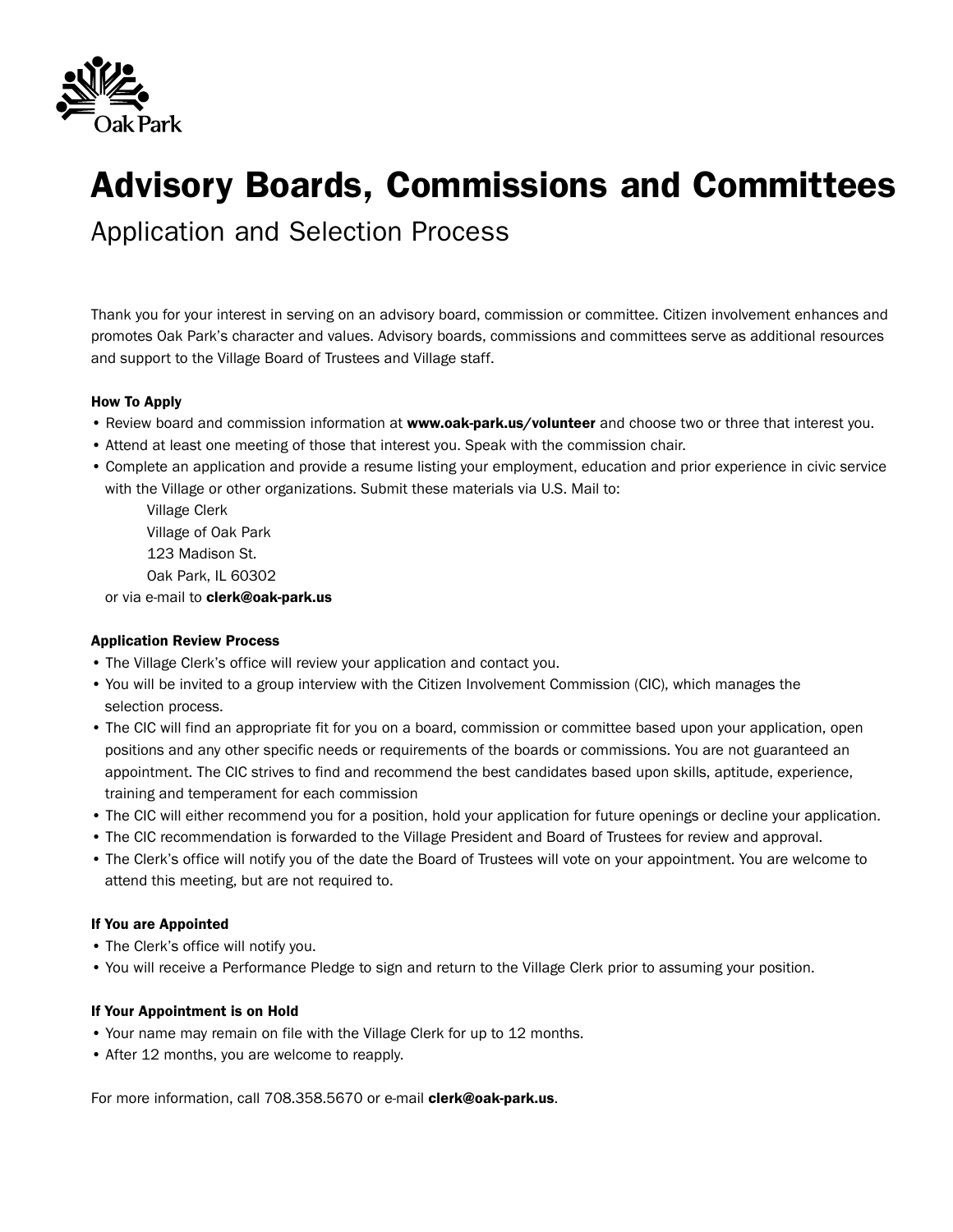

# **Volunteer Application**

The Village of Oak Park Village Hall 123 Madison Street Oak Park, Illinois 60302-4272

708.383.6400 Fax 708.383.6692 TTY 708.383.0048 village@oak-park.us

| Name                       |                                                           |                       |                                                                                                                          | <b>Application Date</b> |  |  |  |
|----------------------------|-----------------------------------------------------------|-----------------------|--------------------------------------------------------------------------------------------------------------------------|-------------------------|--|--|--|
| Address                    |                                                           | Zip                   | Preferred E-mail (required)<br>$\Box$ Other                                                                              |                         |  |  |  |
|                            | $\rule{1em}{0.15mm}$ Select one: $\Box$ Rent              | Own<br>$\mathbb{R}^n$ |                                                                                                                          |                         |  |  |  |
| Years Oak Park resident    |                                                           |                       |                                                                                                                          |                         |  |  |  |
| Preferred Telephone Number |                                                           |                       | Alternate Telephone Number                                                                                               |                         |  |  |  |
| <b>Commission Choices</b>  |                                                           |                       |                                                                                                                          |                         |  |  |  |
| First Choice _             | Board/Commission/Committee                                |                       |                                                                                                                          | Date Attended           |  |  |  |
|                            |                                                           |                       |                                                                                                                          |                         |  |  |  |
|                            |                                                           |                       |                                                                                                                          |                         |  |  |  |
|                            |                                                           |                       |                                                                                                                          |                         |  |  |  |
|                            |                                                           |                       |                                                                                                                          |                         |  |  |  |
|                            |                                                           |                       |                                                                                                                          |                         |  |  |  |
|                            | Board/Commission/Committee                                |                       | Date Attended                                                                                                            |                         |  |  |  |
|                            |                                                           |                       |                                                                                                                          |                         |  |  |  |
|                            |                                                           |                       |                                                                                                                          |                         |  |  |  |
|                            |                                                           |                       |                                                                                                                          |                         |  |  |  |
|                            |                                                           |                       |                                                                                                                          |                         |  |  |  |
| Third Choice               | Board/Commission/Committee                                |                       |                                                                                                                          |                         |  |  |  |
|                            |                                                           |                       |                                                                                                                          | Date Attended           |  |  |  |
|                            |                                                           |                       |                                                                                                                          |                         |  |  |  |
|                            |                                                           |                       |                                                                                                                          |                         |  |  |  |
|                            |                                                           |                       |                                                                                                                          |                         |  |  |  |
|                            | $\Box$ I would be willing to serve on another commission. |                       |                                                                                                                          |                         |  |  |  |
|                            |                                                           |                       |                                                                                                                          |                         |  |  |  |
| <b>Availability</b>        |                                                           |                       |                                                                                                                          |                         |  |  |  |
| $\Box$ Monthly             | Semi-Monthly                                              | Weekly                | As Needed                                                                                                                | Anytime                 |  |  |  |
|                            |                                                           |                       | In the space below, please explain why you are interested in serving on a board, commission or committee and how you can |                         |  |  |  |
| contribute to the work:    |                                                           |                       |                                                                                                                          |                         |  |  |  |
|                            |                                                           |                       |                                                                                                                          |                         |  |  |  |
|                            |                                                           |                       |                                                                                                                          |                         |  |  |  |
|                            |                                                           |                       |                                                                                                                          |                         |  |  |  |
|                            |                                                           |                       |                                                                                                                          |                         |  |  |  |
|                            |                                                           |                       |                                                                                                                          |                         |  |  |  |